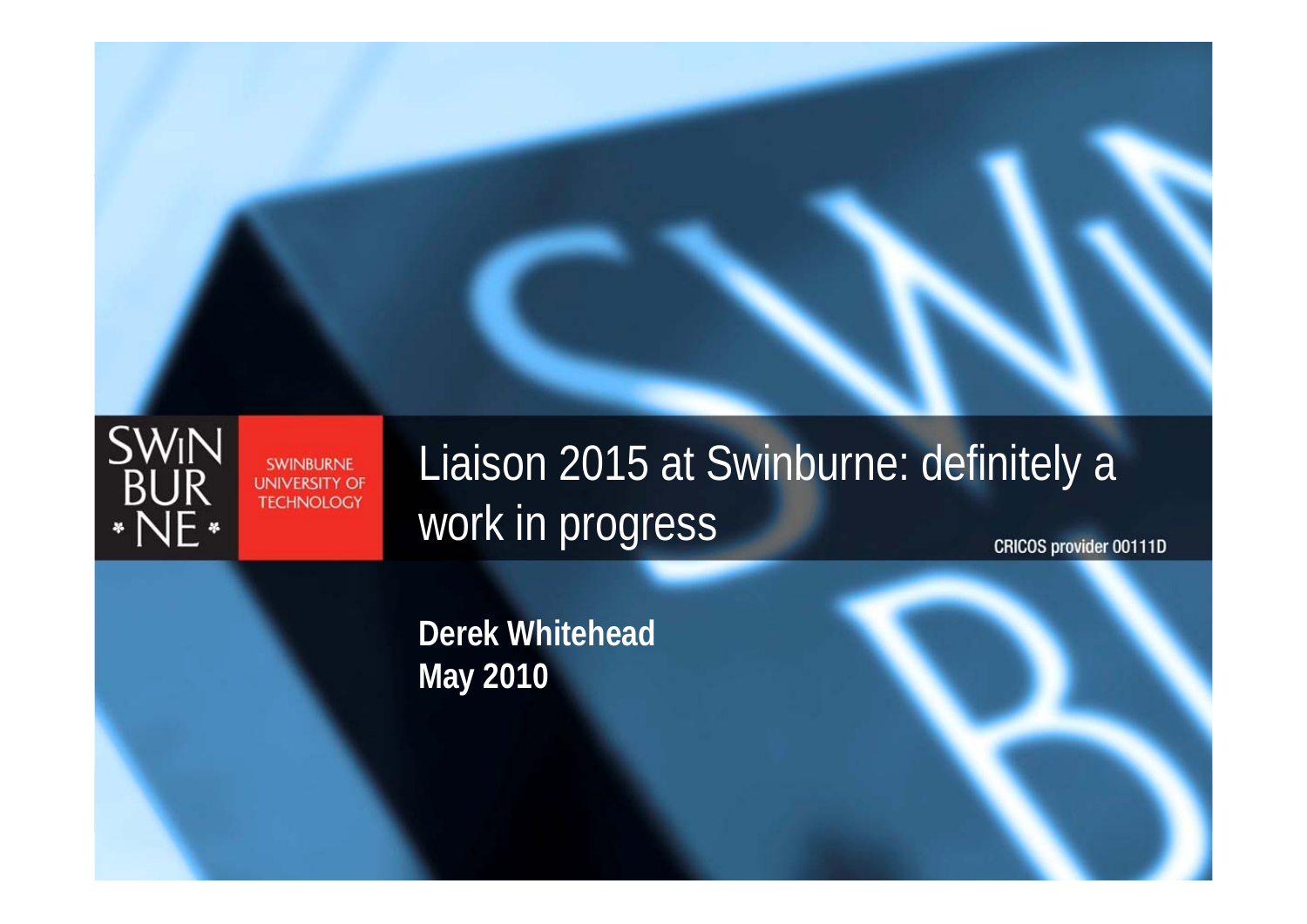#### **Swinburne University of Technology**

- $\geq$  Dual sector university – in Australia 13,000 higher education students (EFTSU), 13,000 TAFE (technical and further education) (FTE)
- > Rapid growth based on international students
- > Five campuses in Melbourne, one in Malaysia
	- Too technological for the ATN
- >Strong research focus

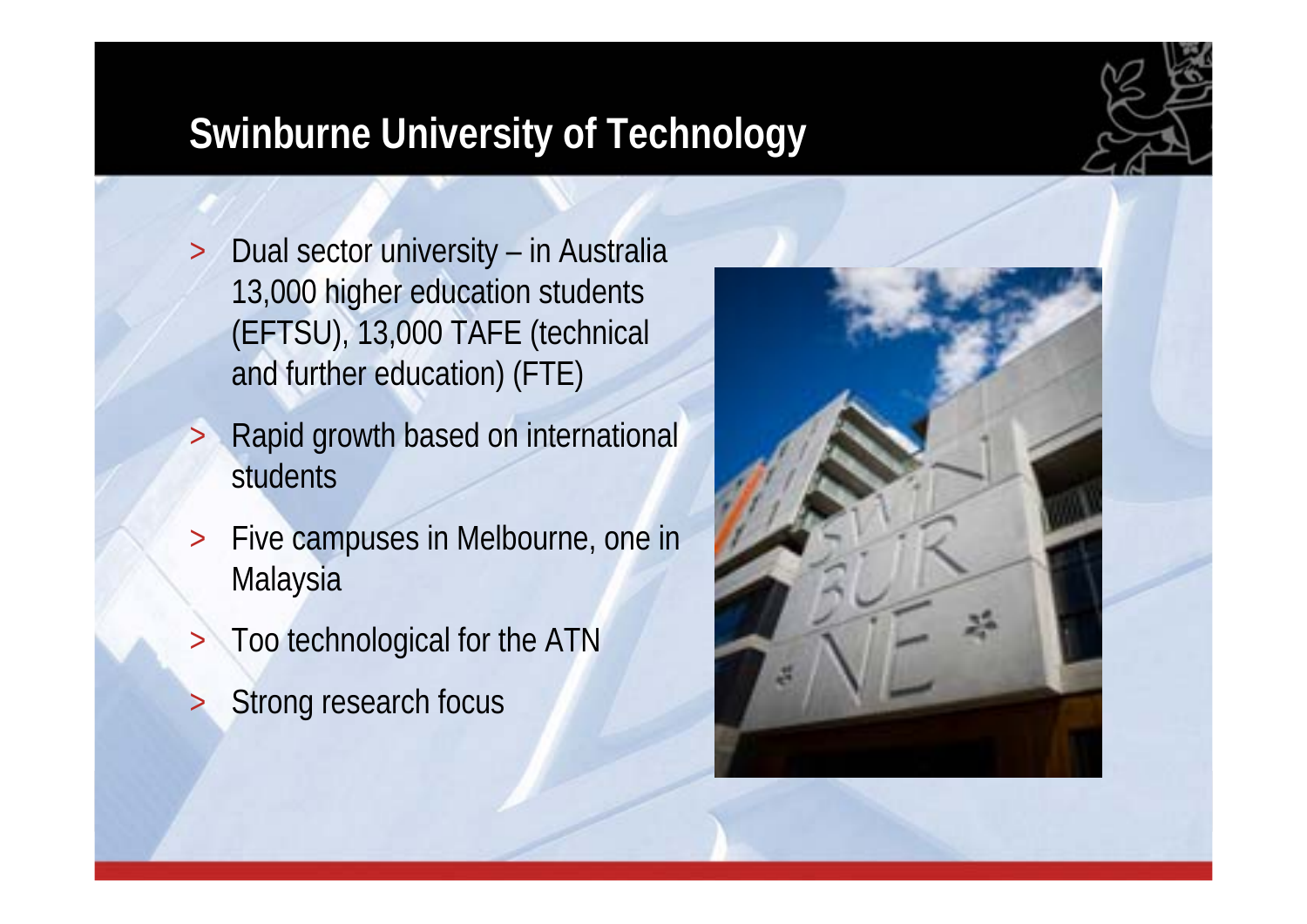#### **Liaison at Swinburne is Complex**



- >The library has about 90 staff or around 70 EFT
- > Six higher education faculties: Design, Lilydale, Engineering, ICT, Life & Social Sciences, Business – 8.6 HE liaison staff
- > Five TAFE schools and about 17 departments – each is on several campuses, so liaison is campus-based – 6.3 TAFE liaison staff
- >Swinburne College is now a third teaching division
- > Research Services Librarian – created early 2010 and coordinates research liaison
	- So liaison is complex and also under-resourced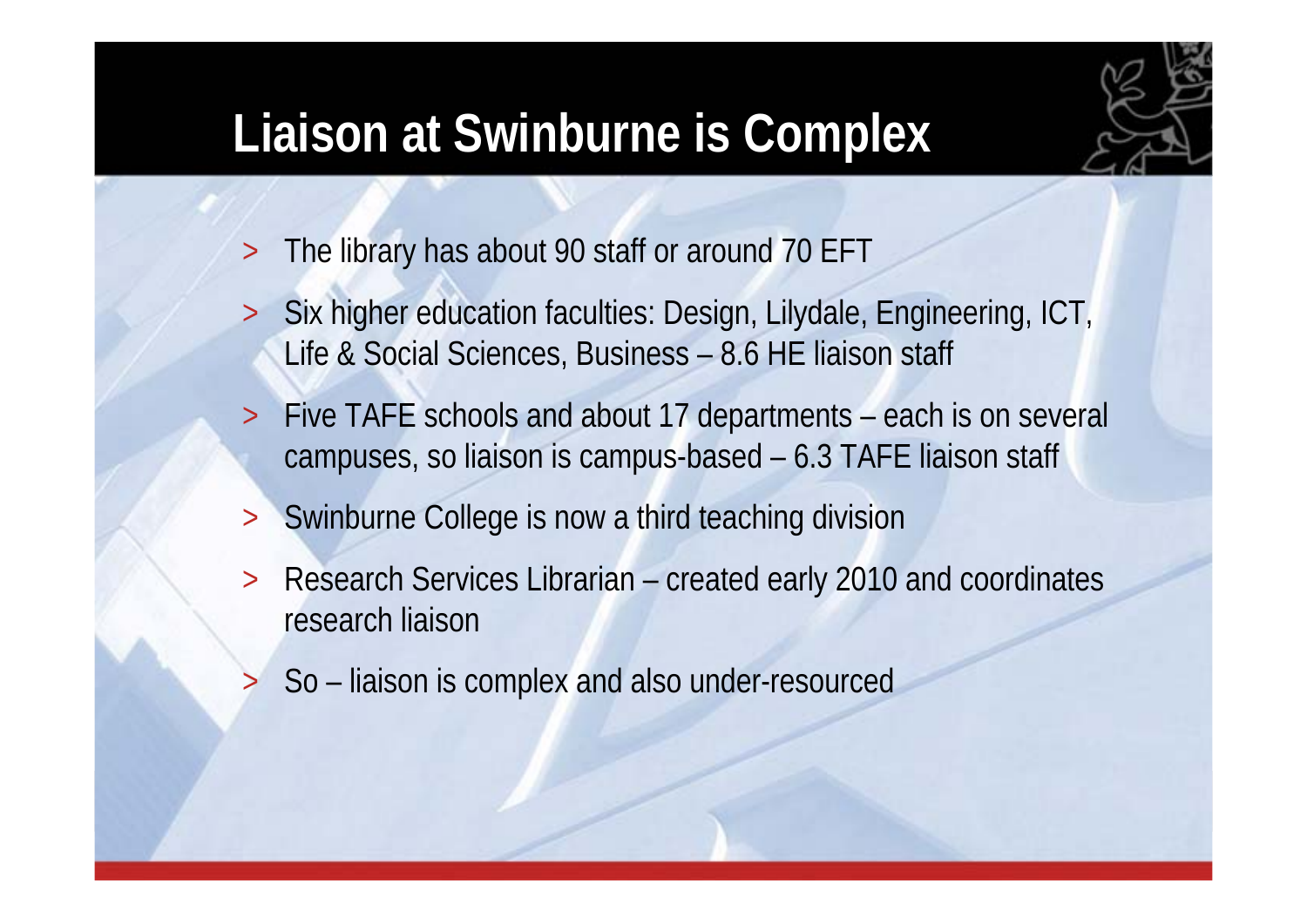#### **Defining Liaison**



Library liaison is the promotion of two-way communication and the development of working relationships between the library and academic schools, research centres and administrative programs It is the key means of integrating information services into the teaching, learning and research of faculties and schools.

(University of Tasmania)

Liaison is important:

- >Liaison staff are the most visible to the university staff
- >We commit 16 staff to this role
- >Liaison work takes up about 25-30% of our salaries budget
- >Liaison staff are widely respected and appreciated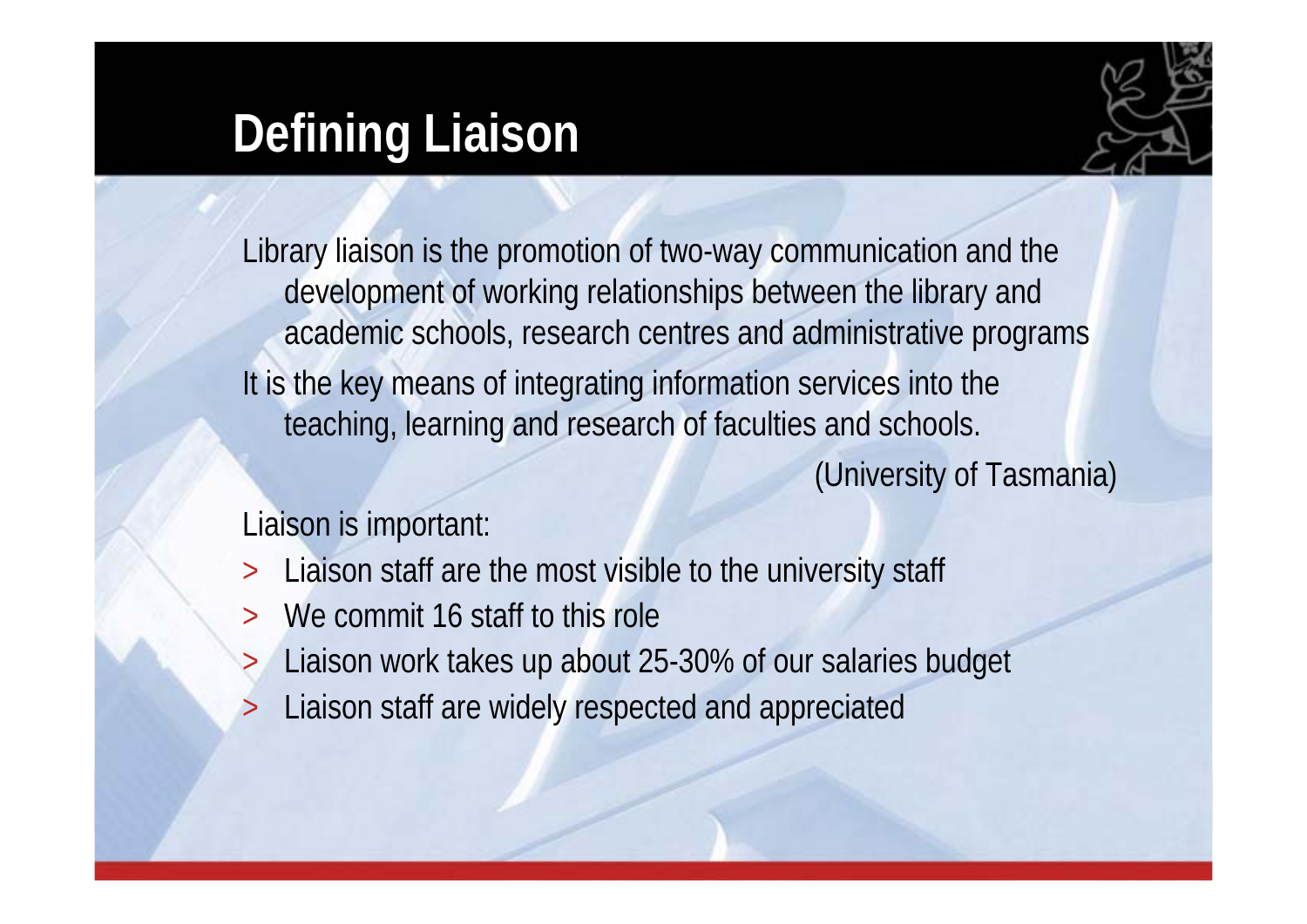#### **Traditional Liaison Roles**



- >Collection development in both directions
- > Engagement with faculties, centres, schools and departments – with teaching and research staff
- >Face to face information literacy, orientation and training
- >Developing educational resources online, audio and print
- >Desk work

And some new roles too

- >Liaison with external and distance students
- >Adding content to learning management systems
- >Some universities have specialist liaison, like international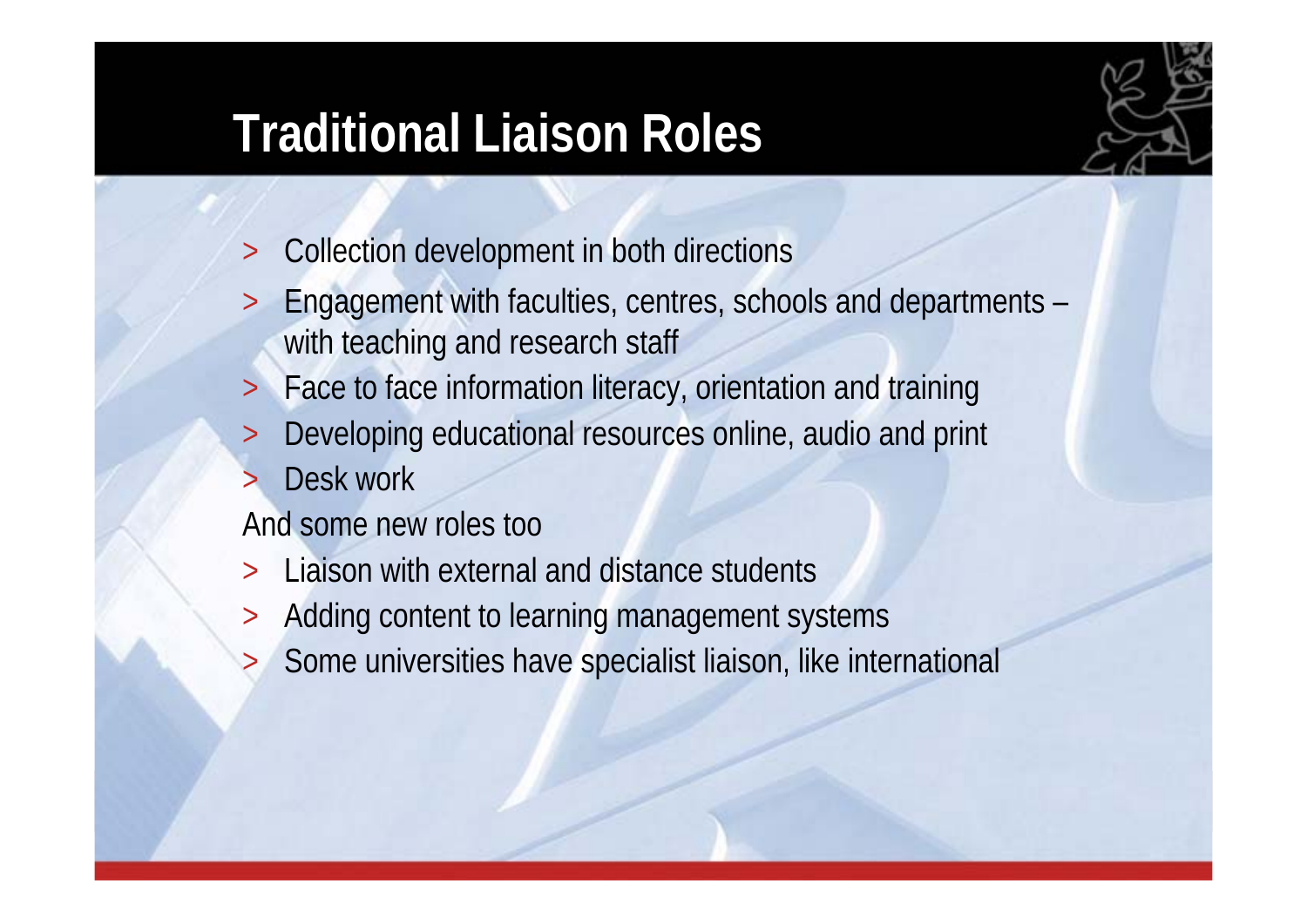### **Liaison environment at Swinburne (1)**



- > Swinburne has about 1200 teaching and research staff, plus many more sessional staff
- > Each campus has a manager and staff are liaison/reference, or operations
- > The service desk is the main face to face communication – about 160,000 questions per year – plus a consultation desk
- > Most book lending is self-checkout – equipment lending is about 40% of total loans
- $\geq$  Traffic is about 2.3 million per year, 75% at Hawthorn – up to 15,000 entries per day on a busy semester day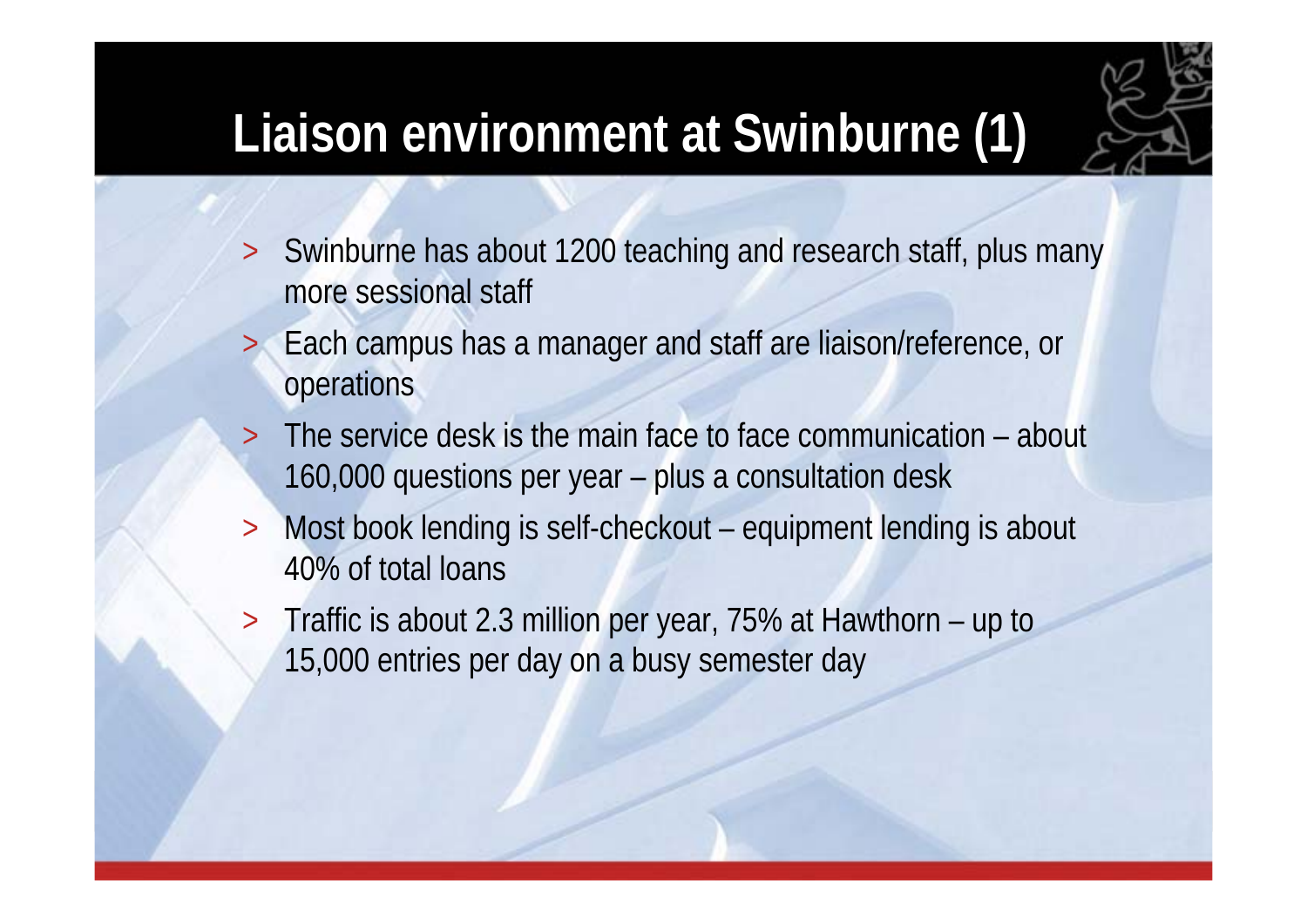## **Liaison environment at Swinburne (2)**

- >The environment is complex
- > TAFE liaison and Higher Education liaison have different liaison needs. The main differentiators are
	- –The materials budget
	- –Research support

- –Extent and nature of information literacy and orientation
- –Organisational complexity
- > Small campus liaison is different to large campus liaison, and multo-campus different again – the cosiness factor
	- Liaison activities are wider than liaison librarians managers liaise with university staff, and so do other library staff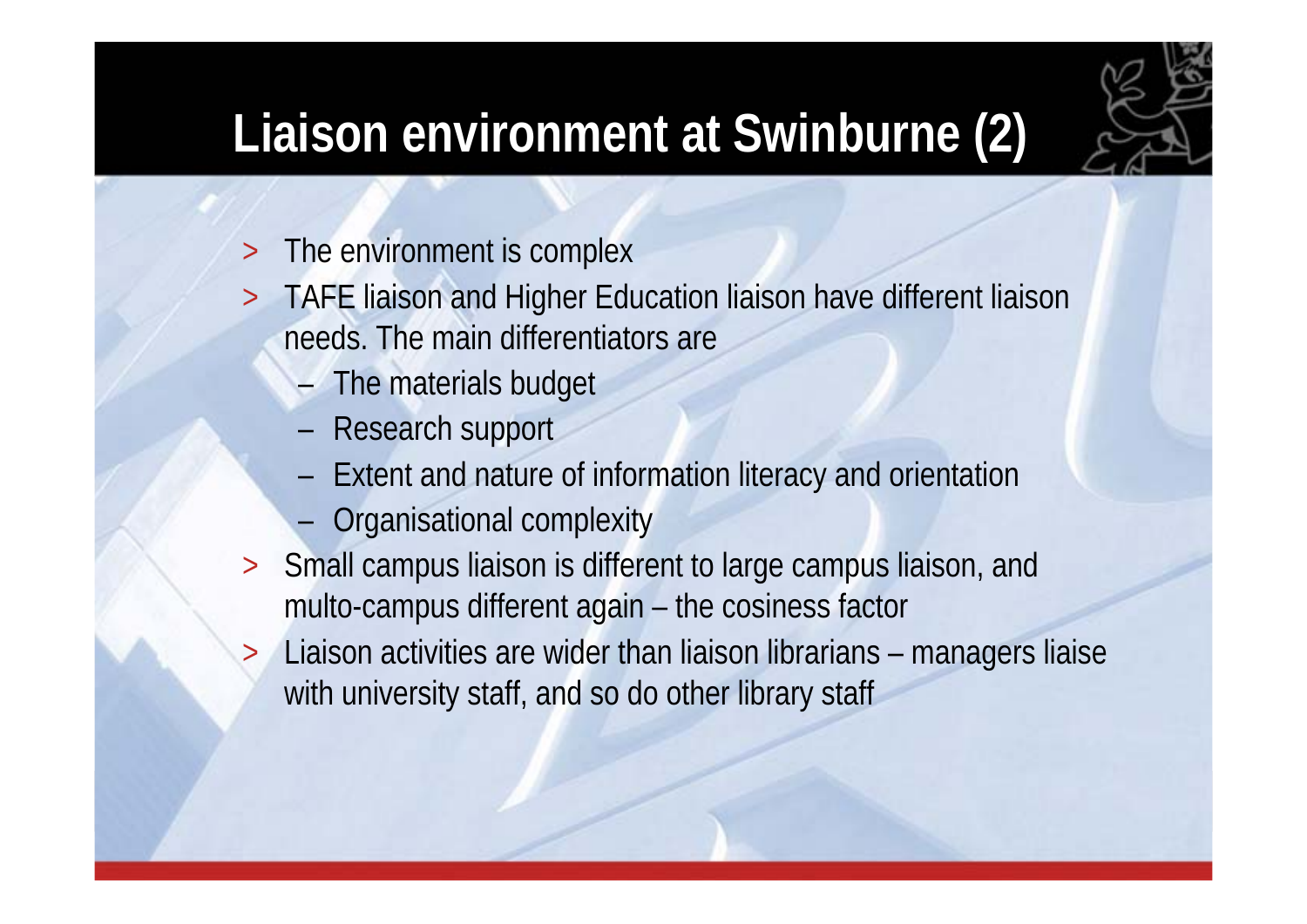#### **Liaison environment at Swinburne (3)**



- >Research liaison has evolved
- > Swinburne has a research repository, Swinburne Research Bank, which includes records for almost all research publications in the past eight years – and beyond – and full text for many of them.
- > The repository unit plays a role in ERA, in the HERDC data collection, and in other research activities. In fact the library ran the first Drinks for Researchers, among other essential services.
- >We now call these activities "liaison".
- $\geq$  The repositories unit has a customer relations management system using High Rise software to keep track of researcher customers.
- >Our Research Services Librarian works within the repositories unit.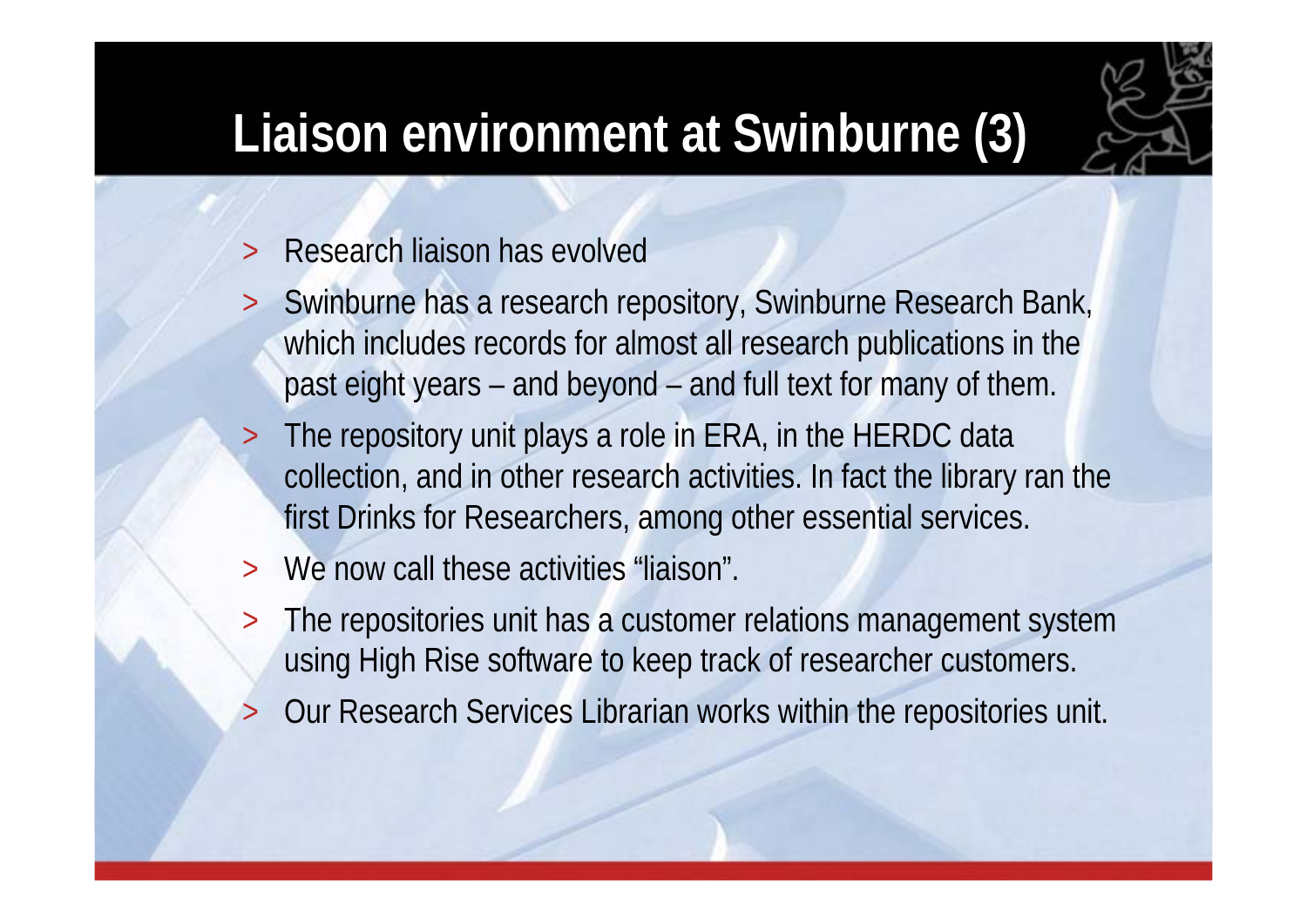#### **Liaison environment more widely**



- >The role of the library is changing – there are two libraries.
- > On one hand traditional physical roles – printed books and journals, study spaces, friendly staffed information desks, access to equipment and facilities, meeting rooms, place to meet friends – the cosy library. Cosy familiar. All of our libraries have become more like that.
- > On the other hand: hard copy is going and in its place massive digital collections located overseas somewhere and managed by someone else, steep decline book use, migration of the users to offsite, new digital libraries, elearning and the transformation of search – the scary library. Scary different and confusing, not scary like a night in the museum. Liaison is in this library.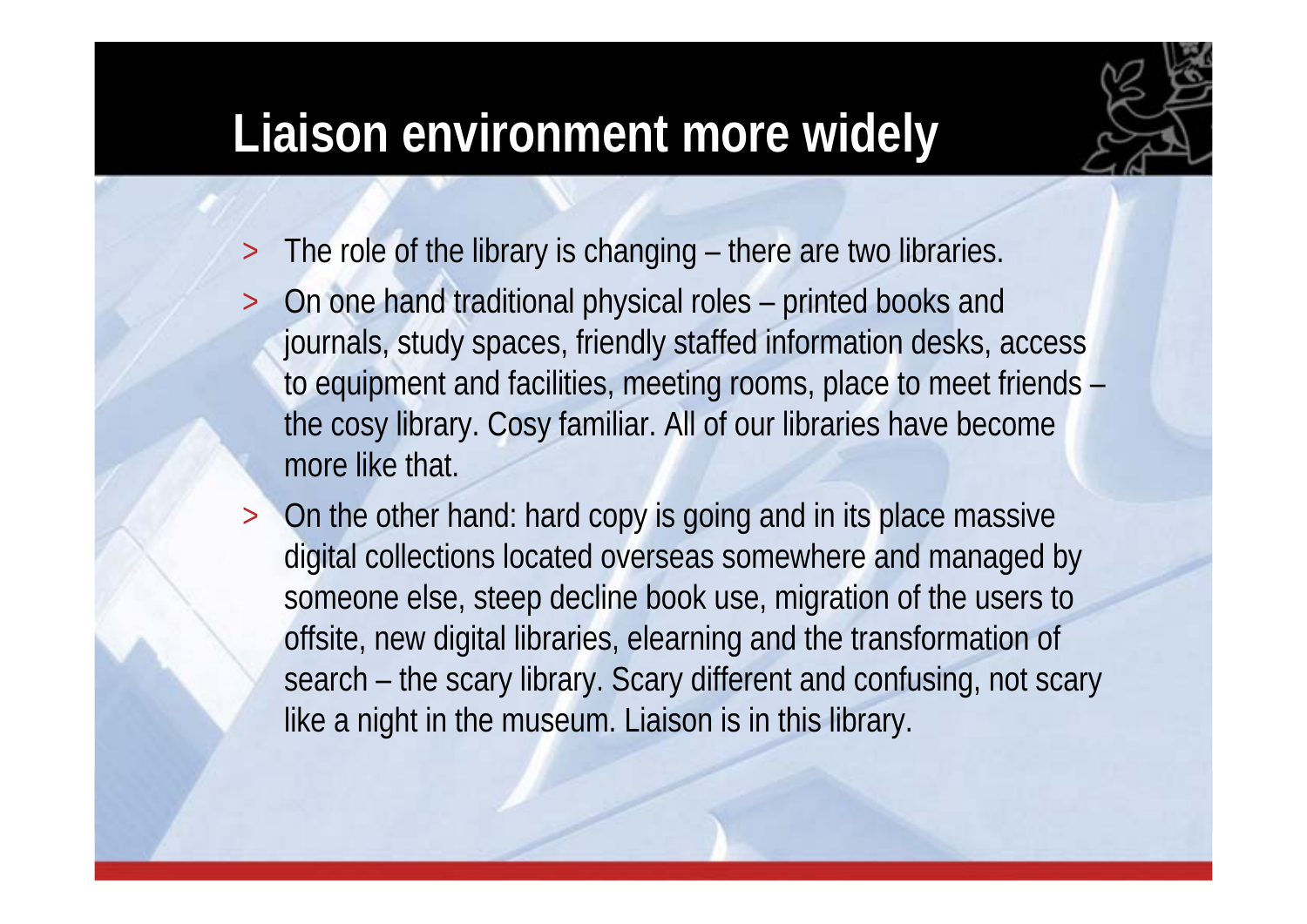#### How they see us (1)

| Percentage of faculty rating these roles of the<br>library as important |     |  |  |
|-------------------------------------------------------------------------|-----|--|--|
| Gateway                                                                 | 58% |  |  |
| <b>Archive</b>                                                          | 71% |  |  |
| <b>Buyer</b>                                                            | 90% |  |  |
| <b>Teaching support</b>                                                 | 59% |  |  |
| <b>Research support</b>                                                 | 58% |  |  |



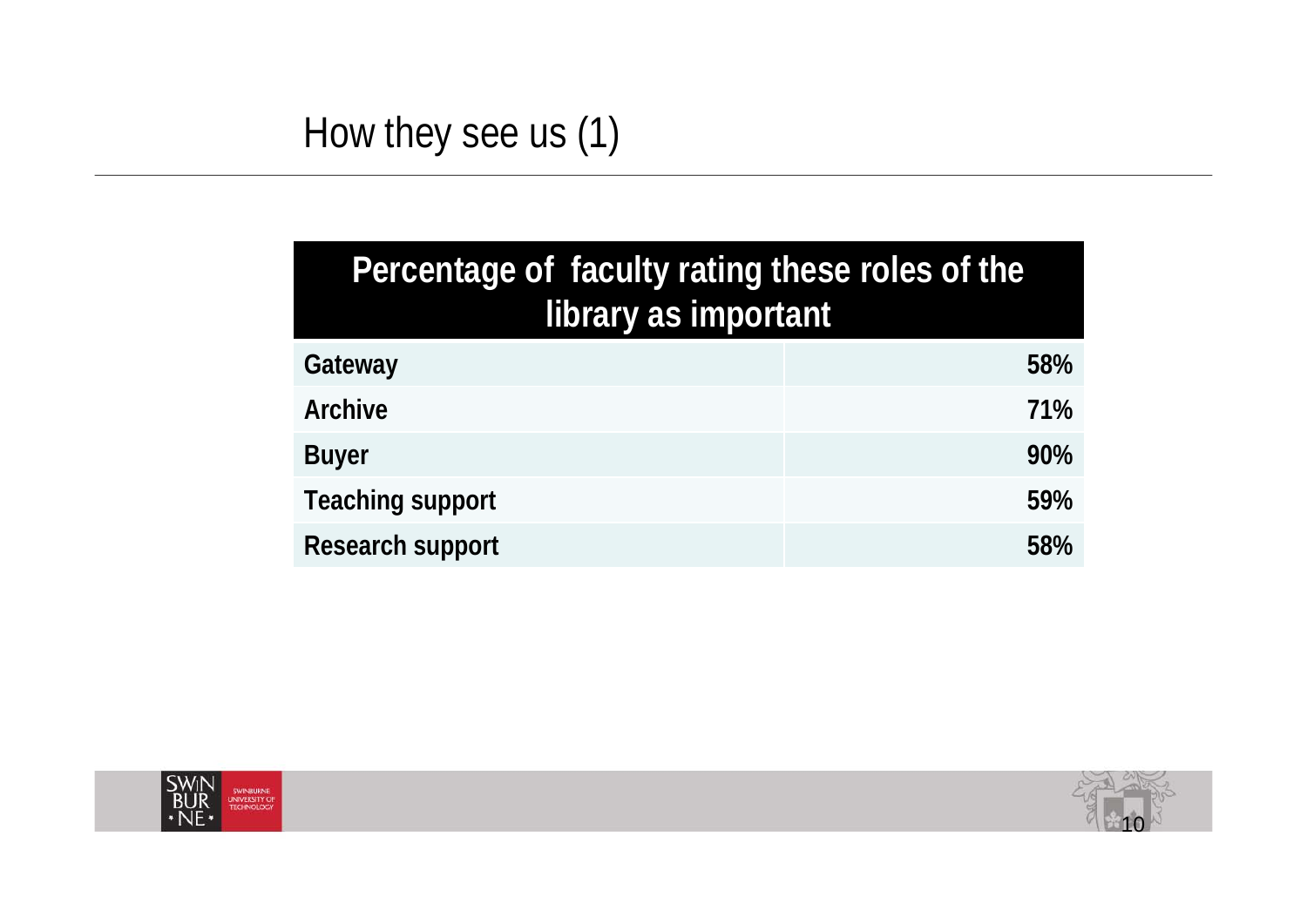#### How they see us (2)

| Percent of faculty rating this role of the library as |  |  |
|-------------------------------------------------------|--|--|
| important - Teaching support - by faculty grouping    |  |  |

| <b>Humanities</b> | 65% |
|-------------------|-----|
| Social sciences   | 61% |
| <b>Science</b>    | 47% |

Faculty Survey 2009: Key Strategic Insights for Libraries, Publishers and Societies. Ithaca S + R, April 2010.

> http://www.ithaka.org/ithaka-s-r/research/faculty-surveys-2000- 2009/Faculty%20Study%202009.pdf



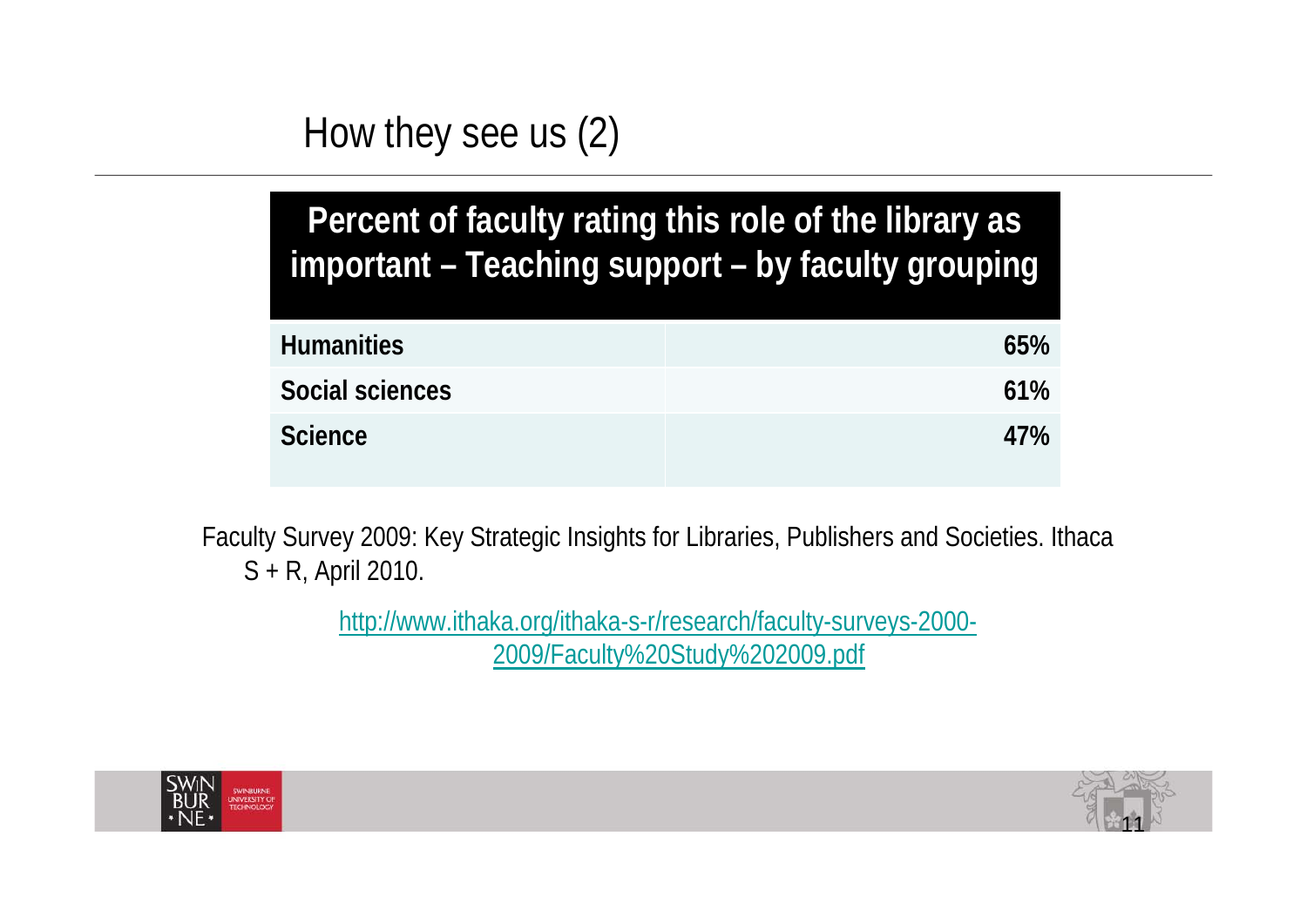#### **Why Liaison 2015?**



- >We are at a turning point – the environment is changing – our roles are less well accepted
- >There is a clear need to re-prioritise
- >At Swinburne we must combine what we have learned from Swinburne Research Bank and what we have learned from liaison
- >We need to manage the way we present ourselves to the university so that we stay relevant
- > In particular, we need to maintain and build our relationship with teaching and research staff – liaison is the key to that
- >We need to work out how to add the most value to the work of teachers and researchers
- >Most other CAUL members are thinking the same thoughts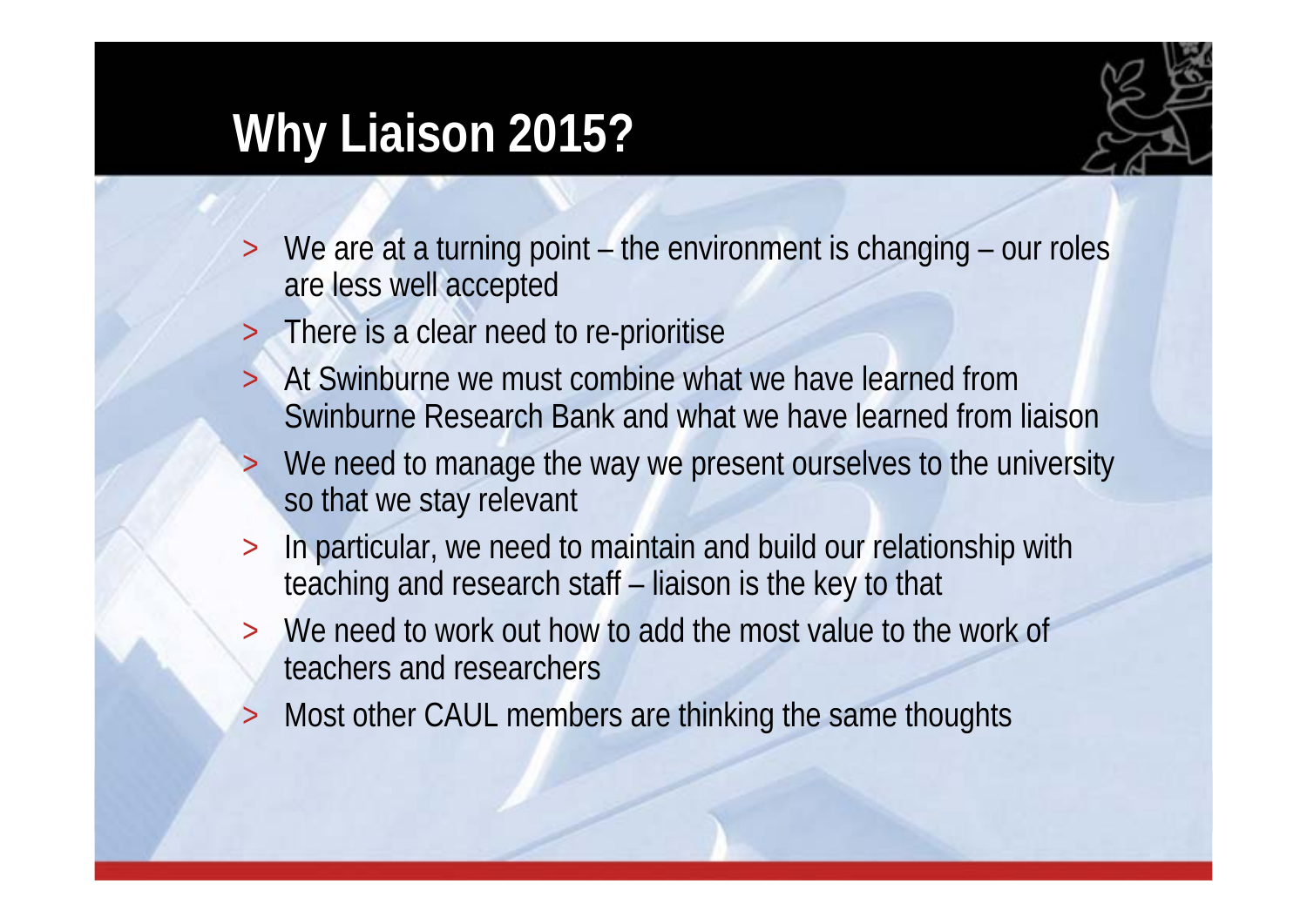#### **Liaison 2015 – the process**



- >2015 is Swinburne's planning horizon – so it is ours
- > An open process involving everyone – we began with a survey of liaison staff; we have created 7 working groups
- > Open to other universities and TAFEs too – willing to learn, willing to share – thank you Newcastle and Tasmania in particular.
- >We will develop a strategic vision and a strategic framework – a plan ahead to 2015
- >We are working on performance indicators & role documentation performance planning has a strong focus at Swinburne
- > Liaison 2015 involves prioritisation – what are our main priorities? – we are working on that now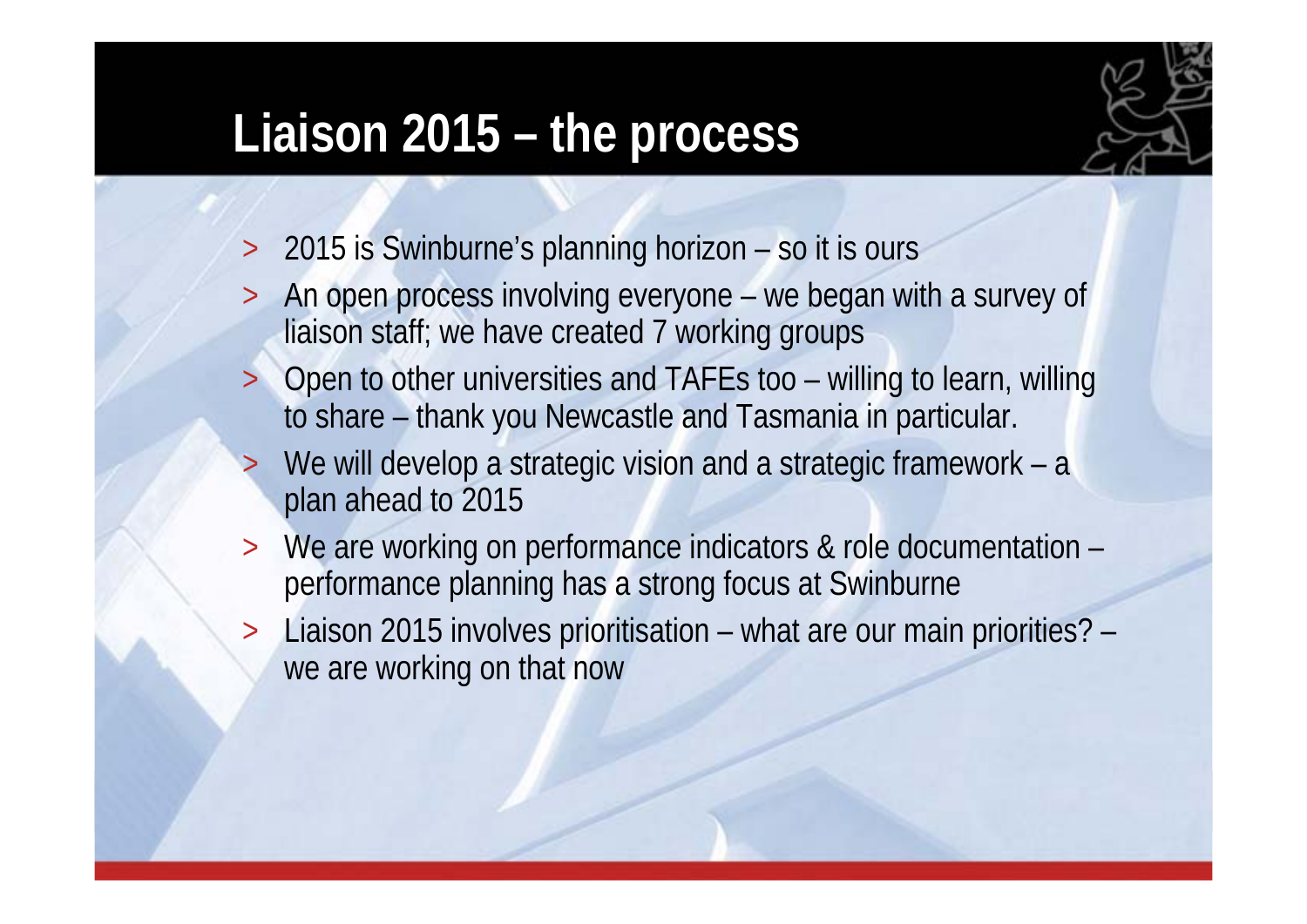#### **Priority 1: liaison itself**



- >Liaison as defined is the main role of liaison staff
- > First of all about communication with staff and research students > Our primary strategy is about organising communication so that we communicate better – libraries are good at being organised
- > Effectiveness is both quantitative and qualitative which means
	- –Good communications with key staff and all staff
	- –Interactions which provide a valued service to staff
- > Local factors have a big impact on the ease of communication – liaison is easier in some situations
- > Profile, visibility and targeting of services are all important
	- Loved the ambitious Newcastle example information resource plan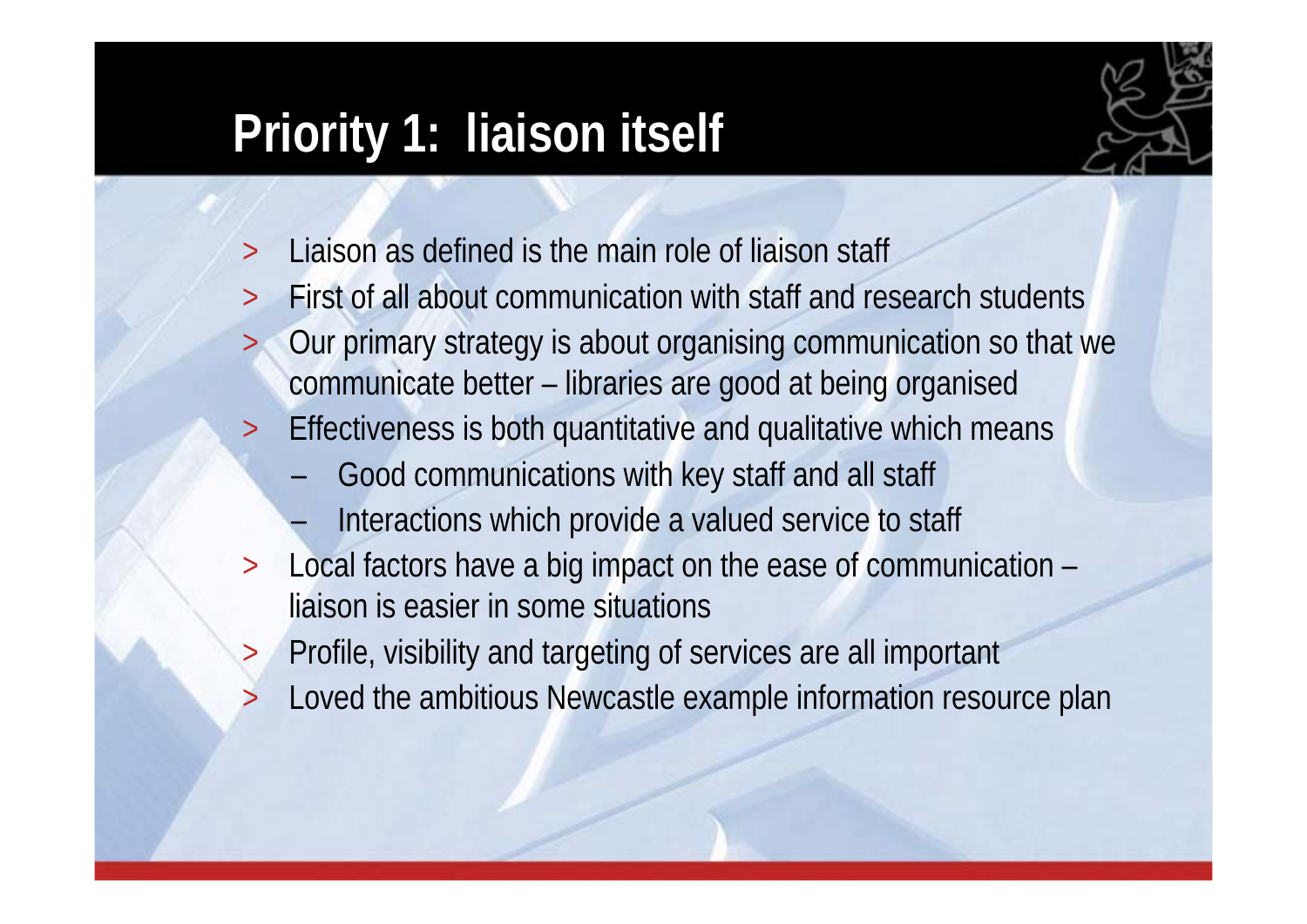#### **Priority 1: liaison itself**



We have established two working working groups dealing with key issues for liaison proper

- 1. Templates: a group to create a template for liaison plans – <sup>a</sup> liaison plan has a focus on making sure that we communicate with key people in the faculty, or the campus, or the department. Completion: June/July. Trialling: semester 2.
- 2. High Rise: the research repository uses a customer relations management system to manage its relations with Swinburne's researchers. We have a group to plan how we can extend this systematic management to other liaison roles. Completion: June/July. Trialling: semester 2.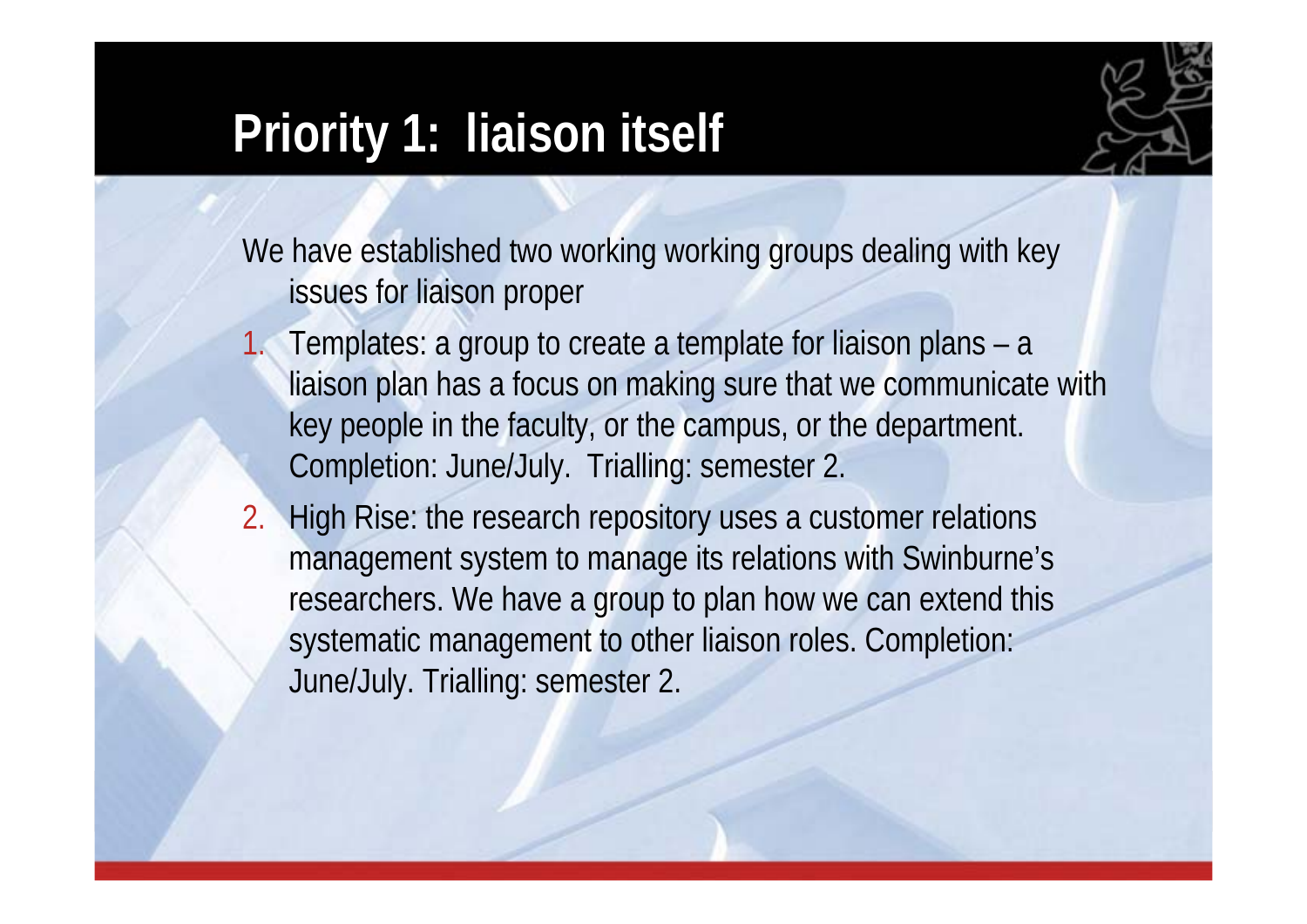# **Priority 2: service profile for teachers**

- >We have a problem making clear what services we provide
- >We need a profile of services to university staff
- > The services are not all provided by liaison staff but they are all promoted and communicated by liaison staff
- > Promoting services is about listening as well as telling – we are really interested in the services that would be most helpful to teachers – we know some will be NEW services

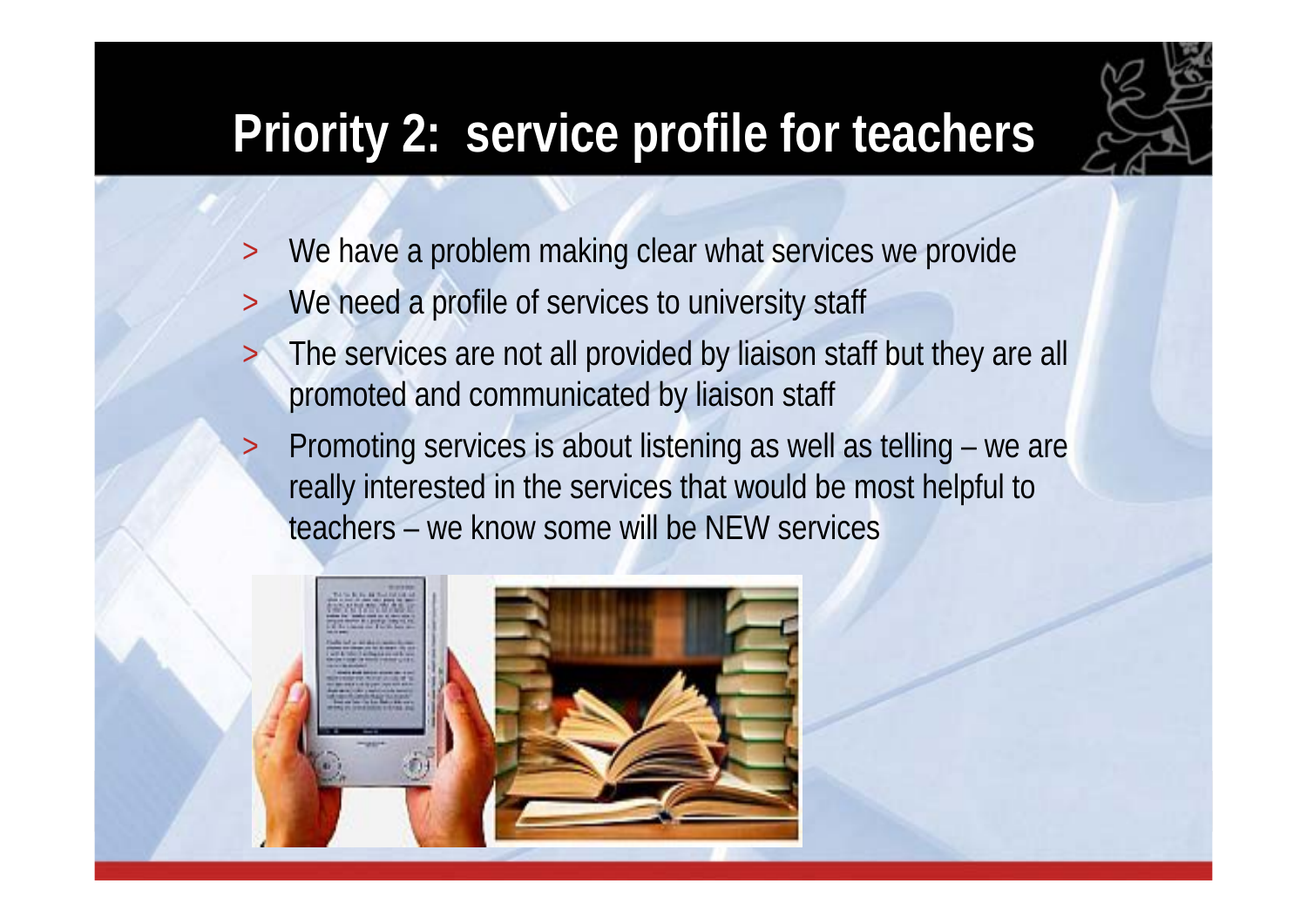## **Priority 2: service profile for teachers**



- > Services Framework working group. This group will look at the services we offer teachers apart from the obvious ones they all know about, and will aim to construct a services profile which can be pushed to teachers in a variety of ways. Deadline is December 2010. We would like to review all of our services, and we have a current focus on one high priority service.
- > My Subject Materials Online working group. This is our online reserve (its former name). And is an important We digitise material which teachers want to copy in reliance on Part VB. In the past we have seen it as a compliance measure – now we want to re-brand it as a service which provides digital materials to help teachers teach. The target is June 2010.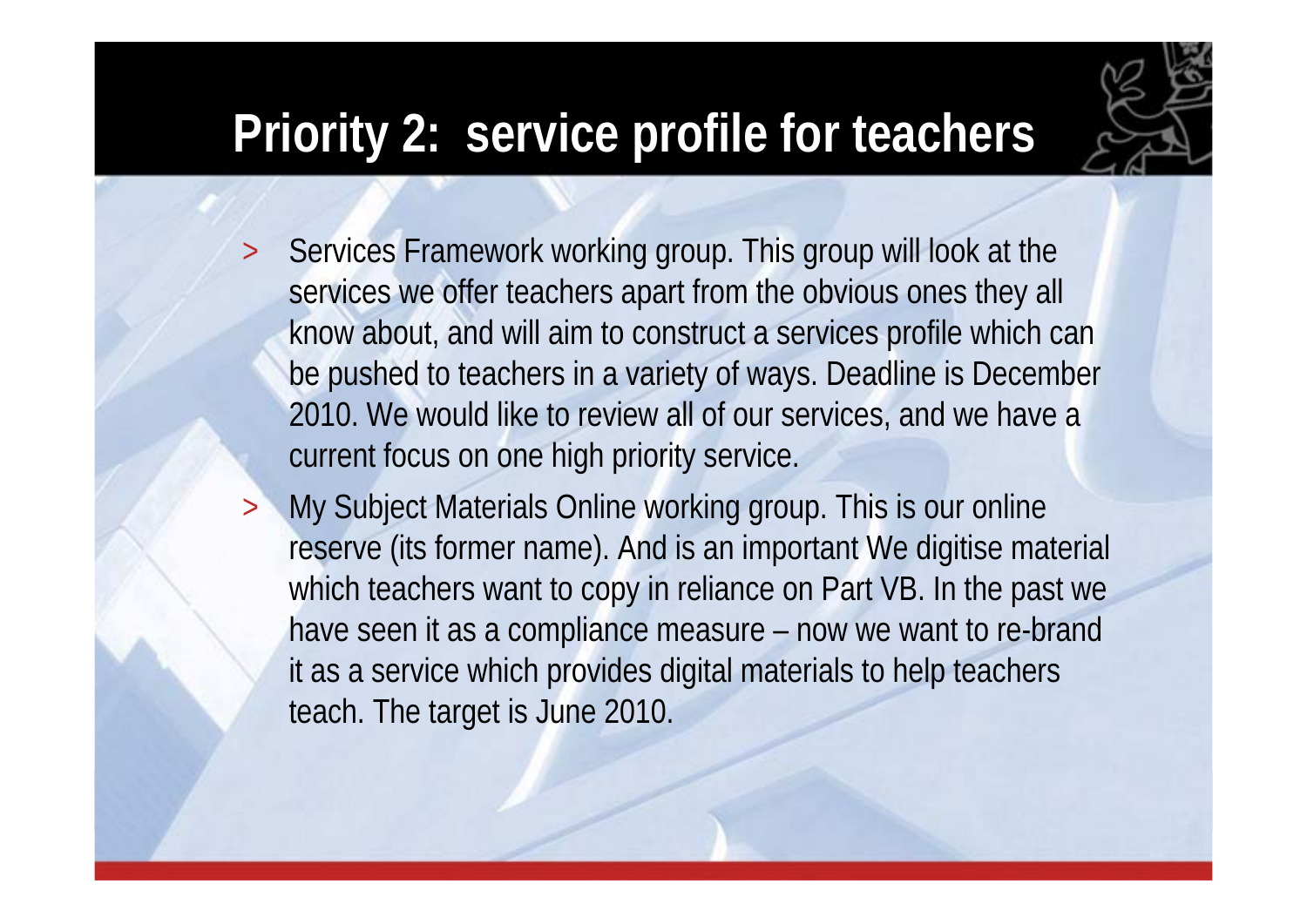

## **Priority 2: service profile for teachers**

Services framework. For example

- –Reserve system (rationing books)
- –My Subject Materials Online (articles and chapters digitised & online)
- –Linking (helping you link from Blackboard / WebCT to MSMO)
- –Books, ebooks and journals (recommending and purchasing)
- Commercial databases (we buy them and help you use them)
- Films, radio, TV off air recordings for use in class or through the library
- Learning object repositories not yet, but we can
- Sources of free pictures and other things
- Copyright support and advice
- Participation in curriculum development & learning technology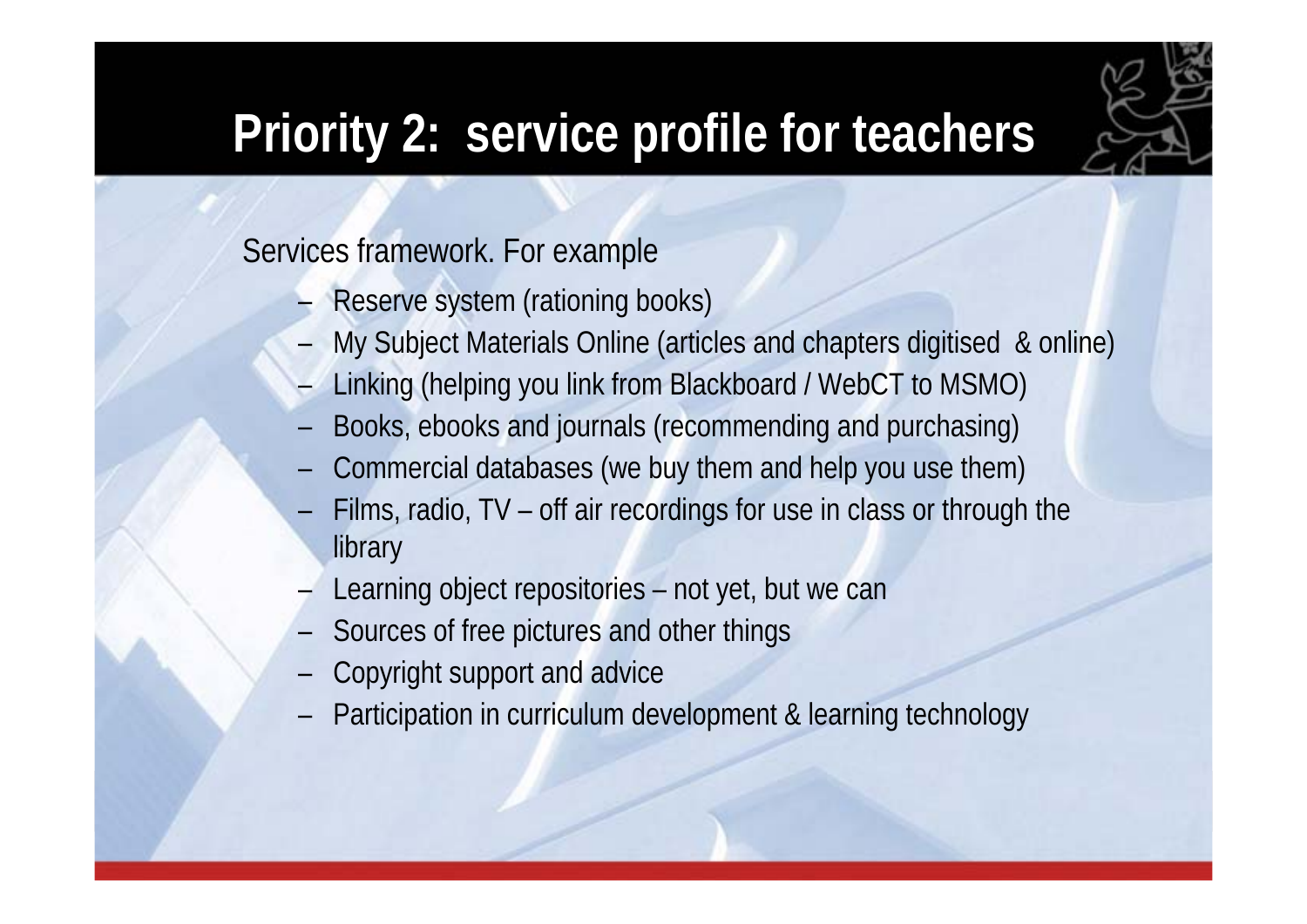

#### **Priority 3: services to researchers**

We provide (or have thought of providing) many services to researchers, some through the repositories unit and some through the liaison staff

- >New Research Services Librarian to coordinate
- >Swinburne Research Bank
- >Referencing training for research students & researchers
- >Collection of the HERDC data
- >Provision of researcher pages for each researcher
- $\geq$  The ANDS project in 2010 will look at providing support in data management
- >Regularly issue a newsletter to research staff.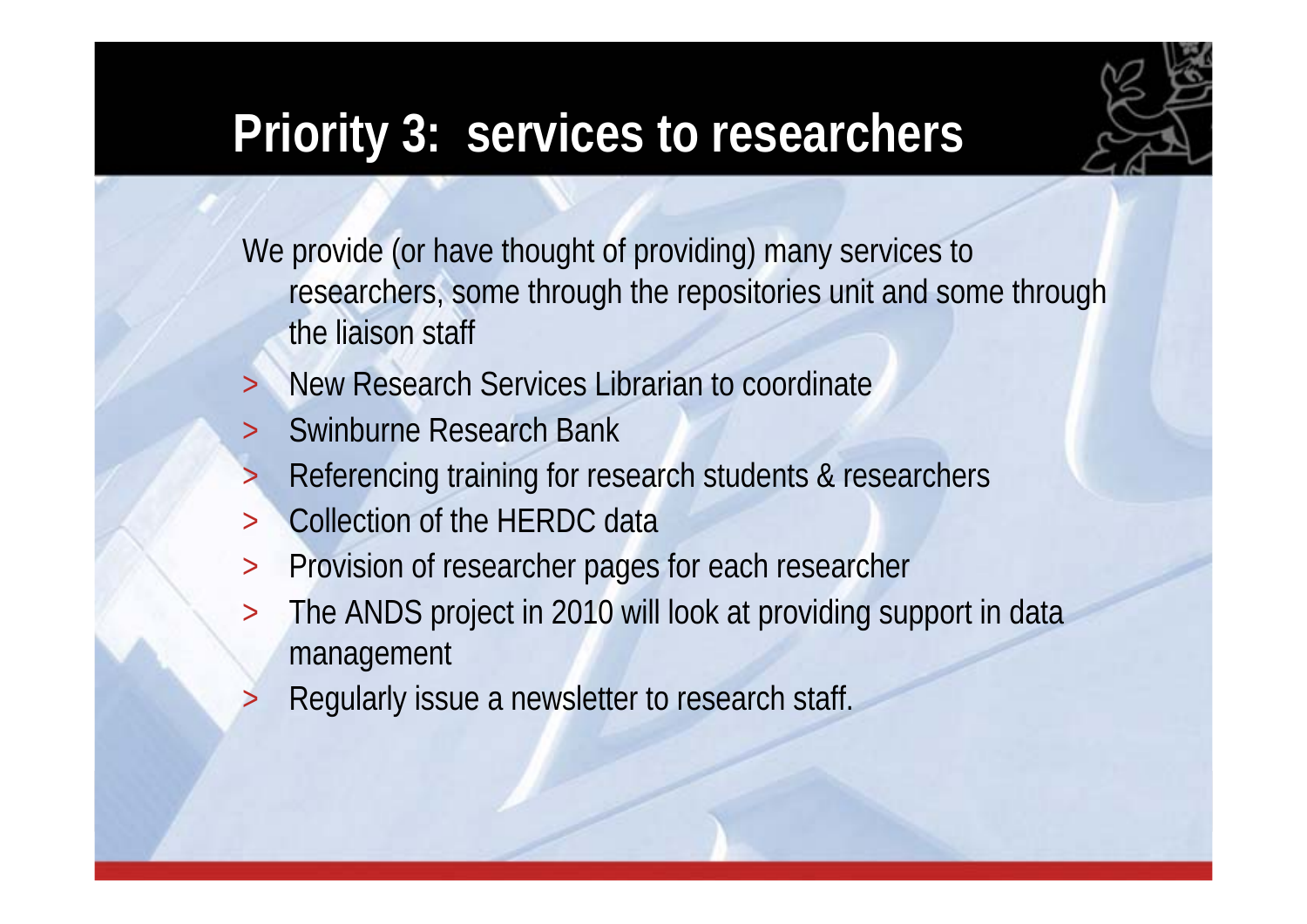## **Priority 4: Services to students**

>



- > This heading is mainly about information literacy and desk work – lower priorities for liaison, but not for the library
	- Library skills working group: In semester 1 we produced a n orientation and marketing video which showed new students what the library does. In semester 2 we plan to develop online tools to replace some of the formal information literacy work we do. We will work with other institutions where we can, and with our ITS Department. Completion: December.
- > We are looking at ways of scaling back face to face classes
	- We are looking at ways of scaling back desk work for liaison staff although some desk work may keep them in touch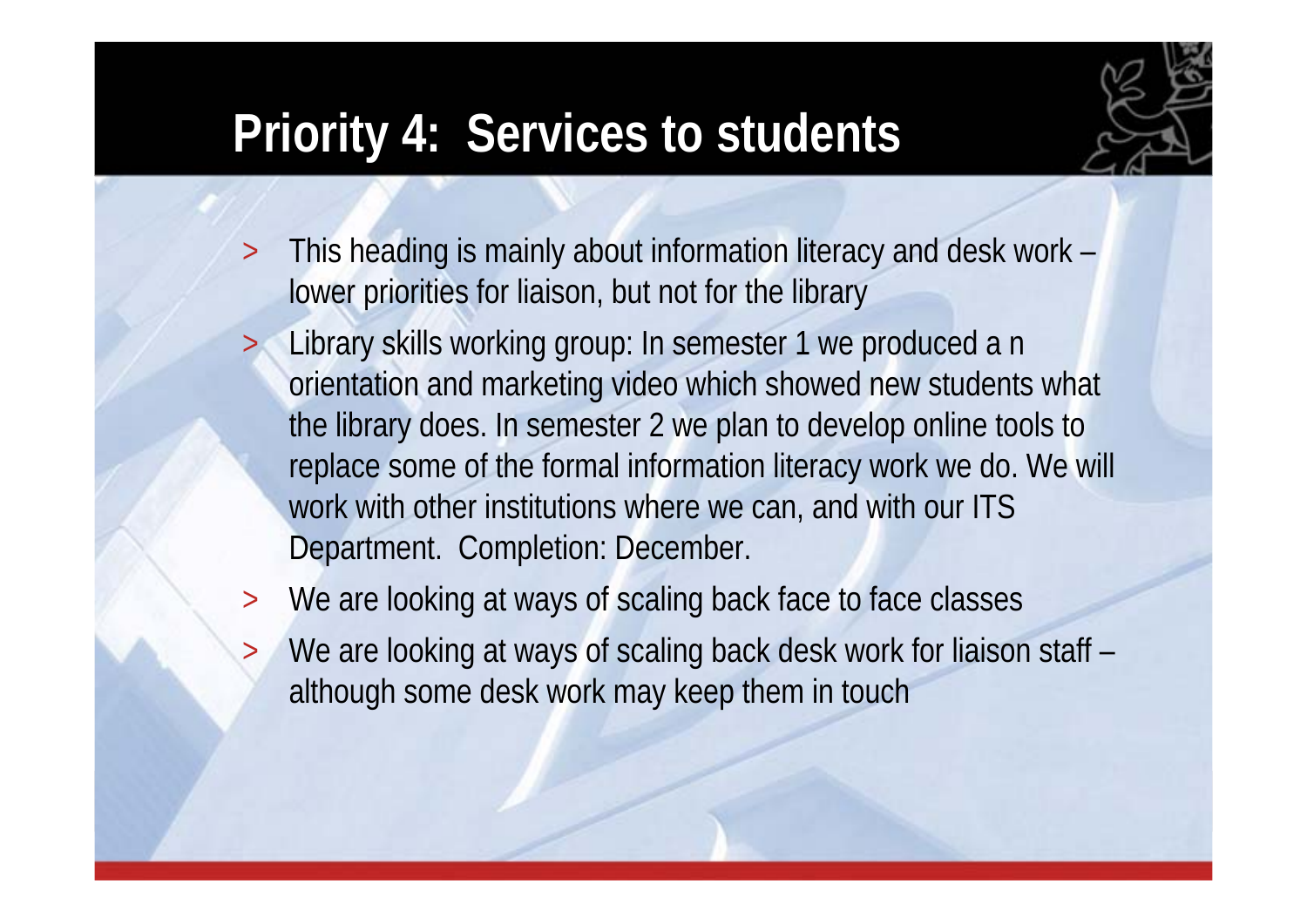### **More working groups**



- > Online voice group. We have to get ready for the time when our users are even more overwhelmingly online. This group will look at statistics and feedback from online users. "The invisible user has a say." The group will start at the semester break and conclude by December 2010.
	- College group. Swinburne has established a third arm, Swinburne College, which poses new liaison challenges. A small group is exploring these in conjunction with the College itself.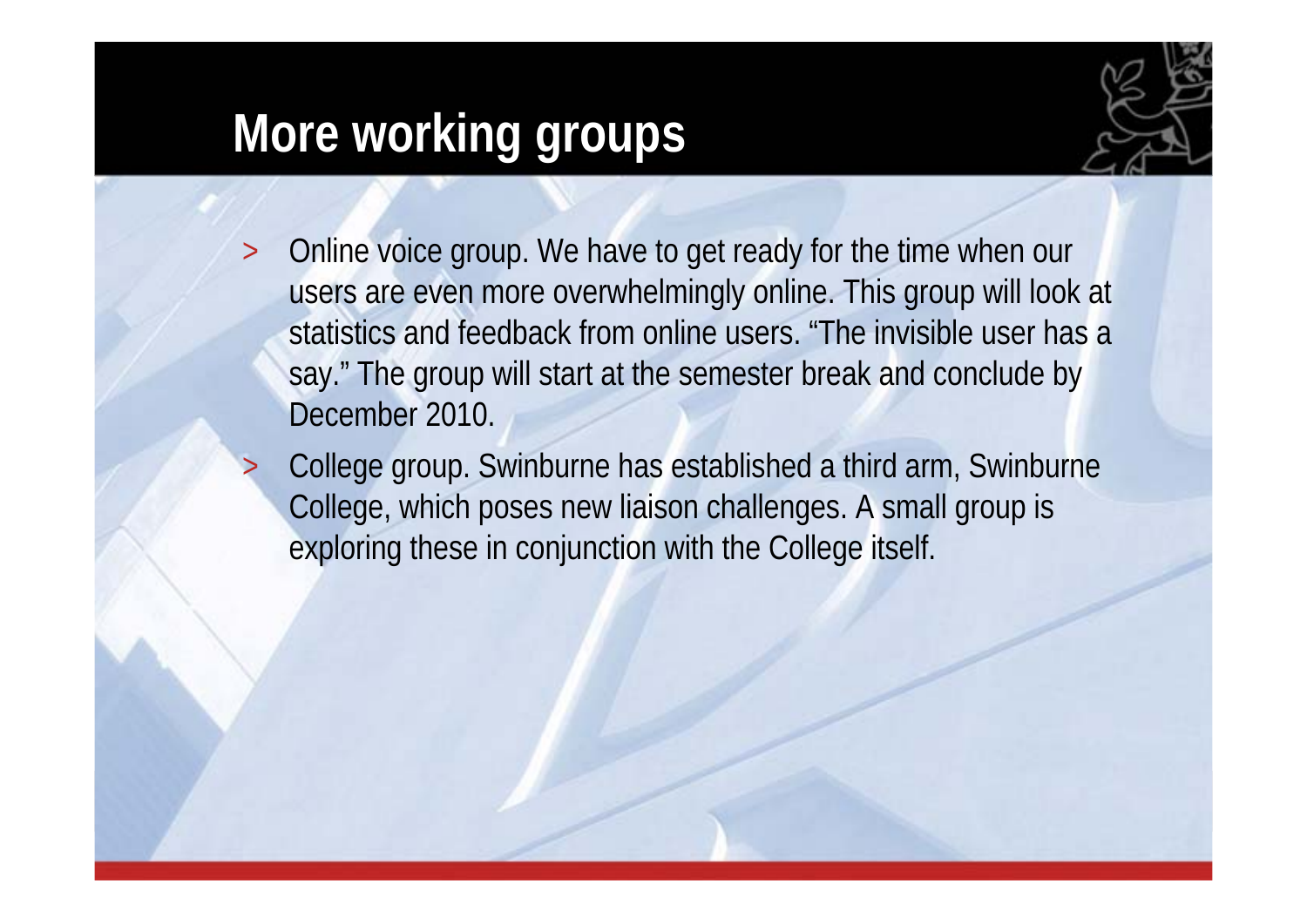# **The new digital library**

- $\geq$  Libraries manage content. But can content management transform liaison?
- $>$  Repositories – a way of organising things
- $>$  Not really much like a backpack
- $>$ More like a library
- >We hope

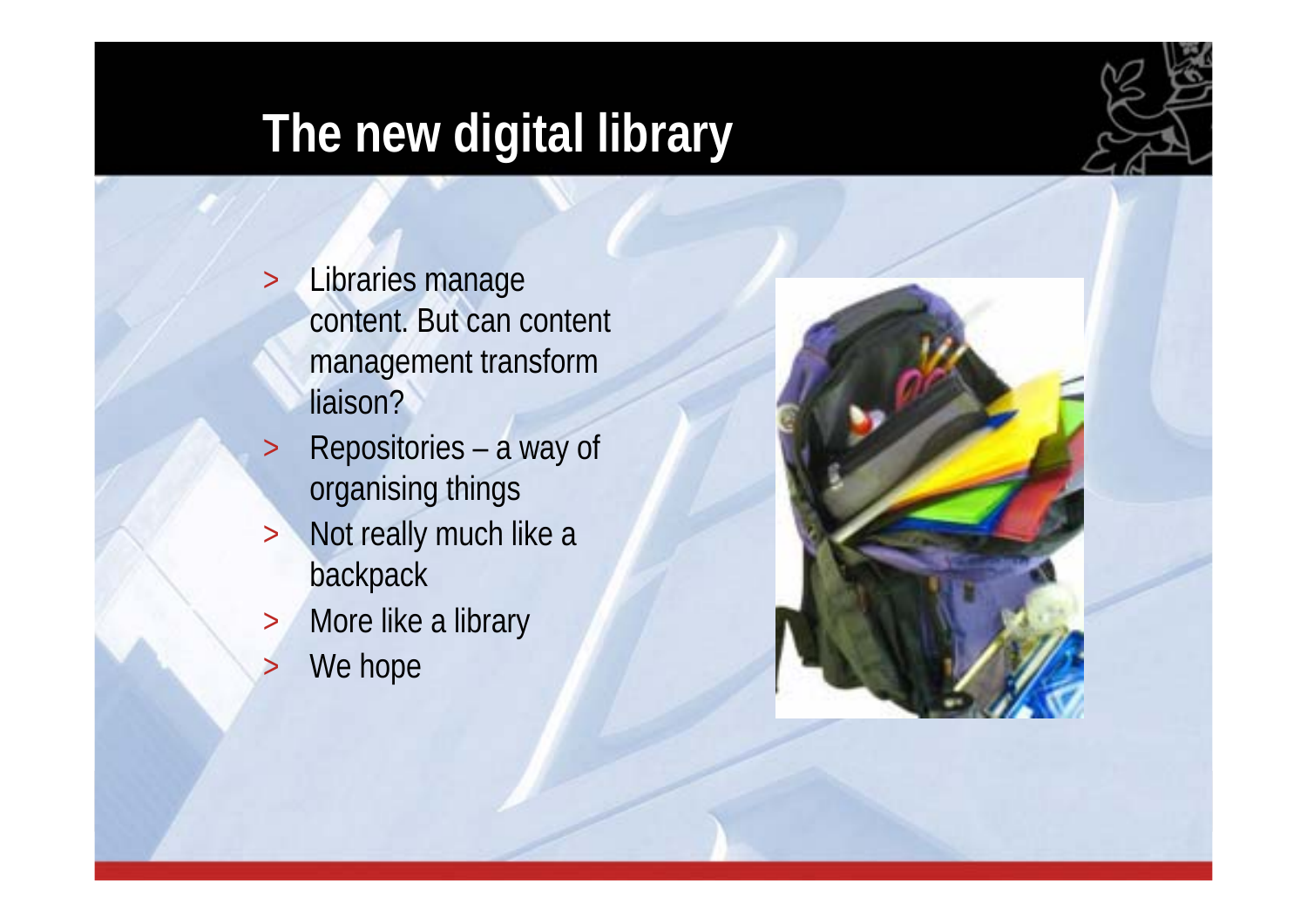#### **Content management**

- $\geq$ Libraries manage content
- > At Swinburne we have many ideas for ways of managing content – research repository, image bank, multimedia / digital media, learning objects, publications of journals and monographs, My Subject Materials Online, research data management, iTunes U, and more.
- > Our goals are client-centred and service-oriented
	- Save the staff member time we do the work
	- –Provide a high level of quality control
	- –Bring to bear a good knowledge of managing information
	- –Simplification and clarification of processes
	- –Sound approach to intellectual property
- $\geq$ New range of services based on information management skills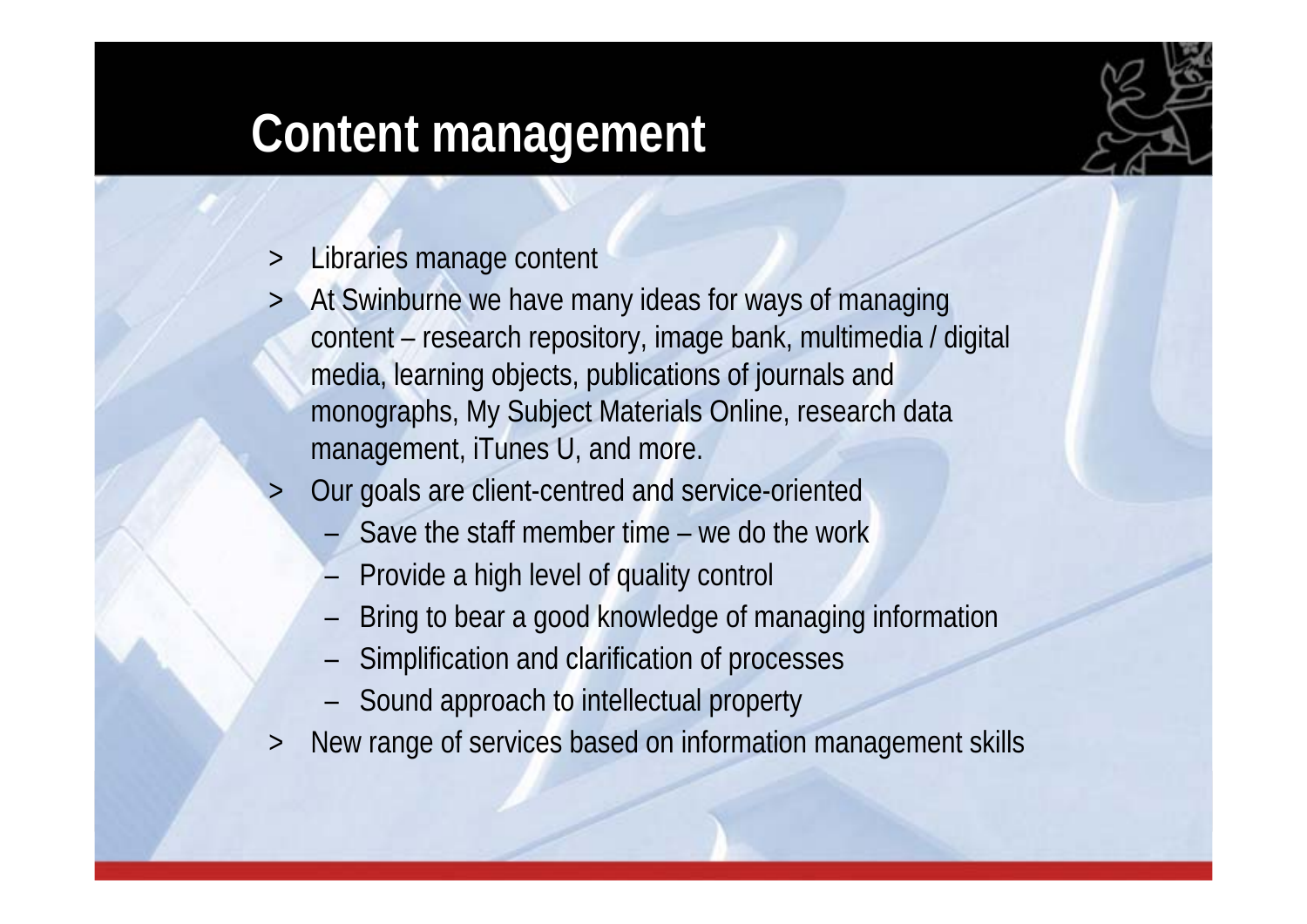### **Managing Liaison**



- $\geq$ So bringing that thinking together, we have a new management structure for liaison
- > We have combined liaison with the repositories unit (Online Services and Strategies) and put the head of the latter in charge of both – we've brought together some bits of the scary library with the people we think should be our best communicaters with the university
- $\geq$ We want to achieve new synergies and escape stereotypes
- $\geq$  To locate liaison in the scary library not the cosy library – out there with the academics, making ourselves even more indispensable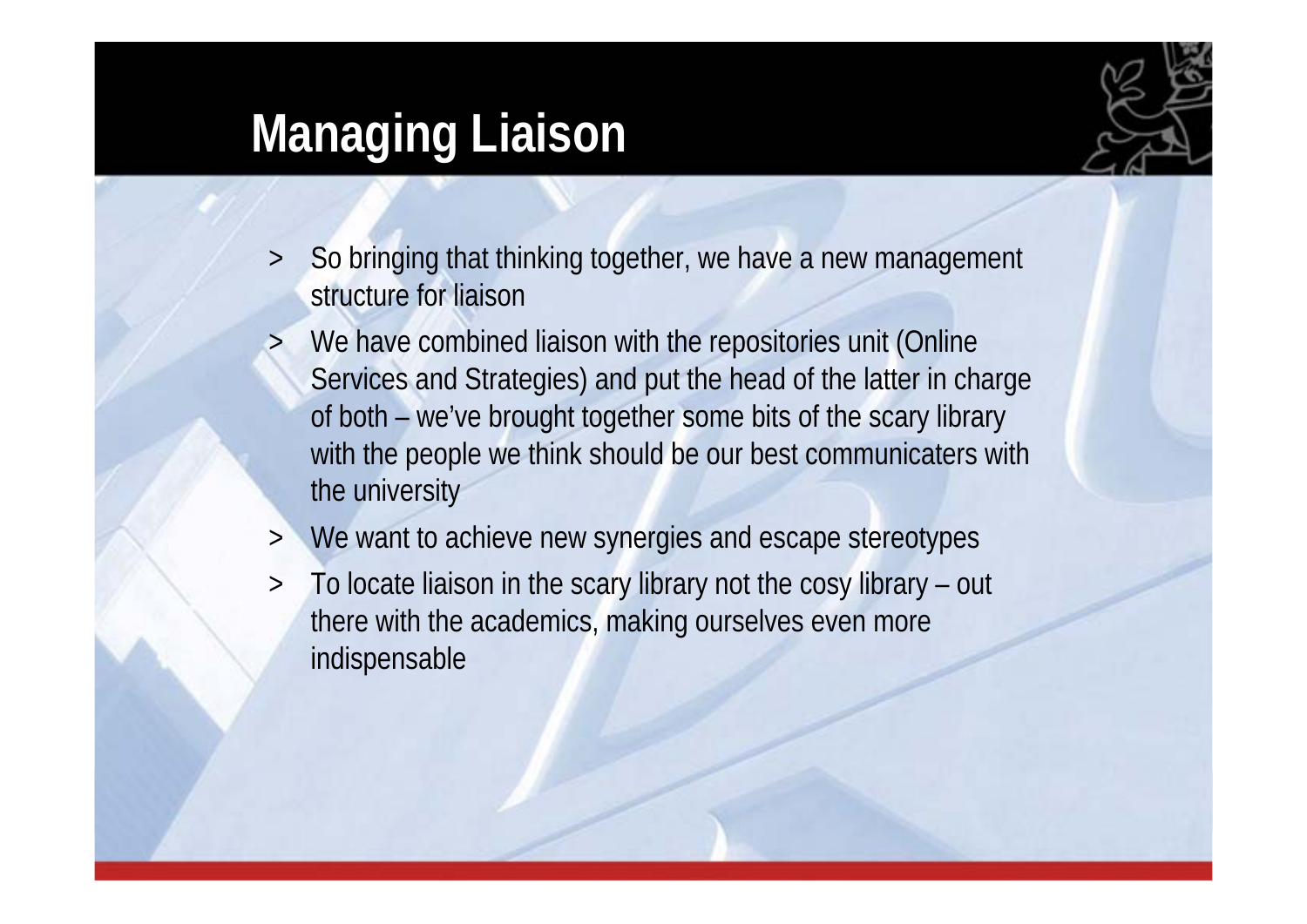#### **Work in progress**



New digital libraries + Communication & Service + Technology Definitely a work in progress – though we aim to finish the first stage by the end of 2010 We are doing it because liaison is important – our face to the University's staff The goal is to provide real services that save our university staff time, leave them better organised, & add value to their teaching University information management is a complete dog's breakfast : the skills and knowledge of libraries are needed more than ever. Libraries are better placed to do this kind of thing for than anyone